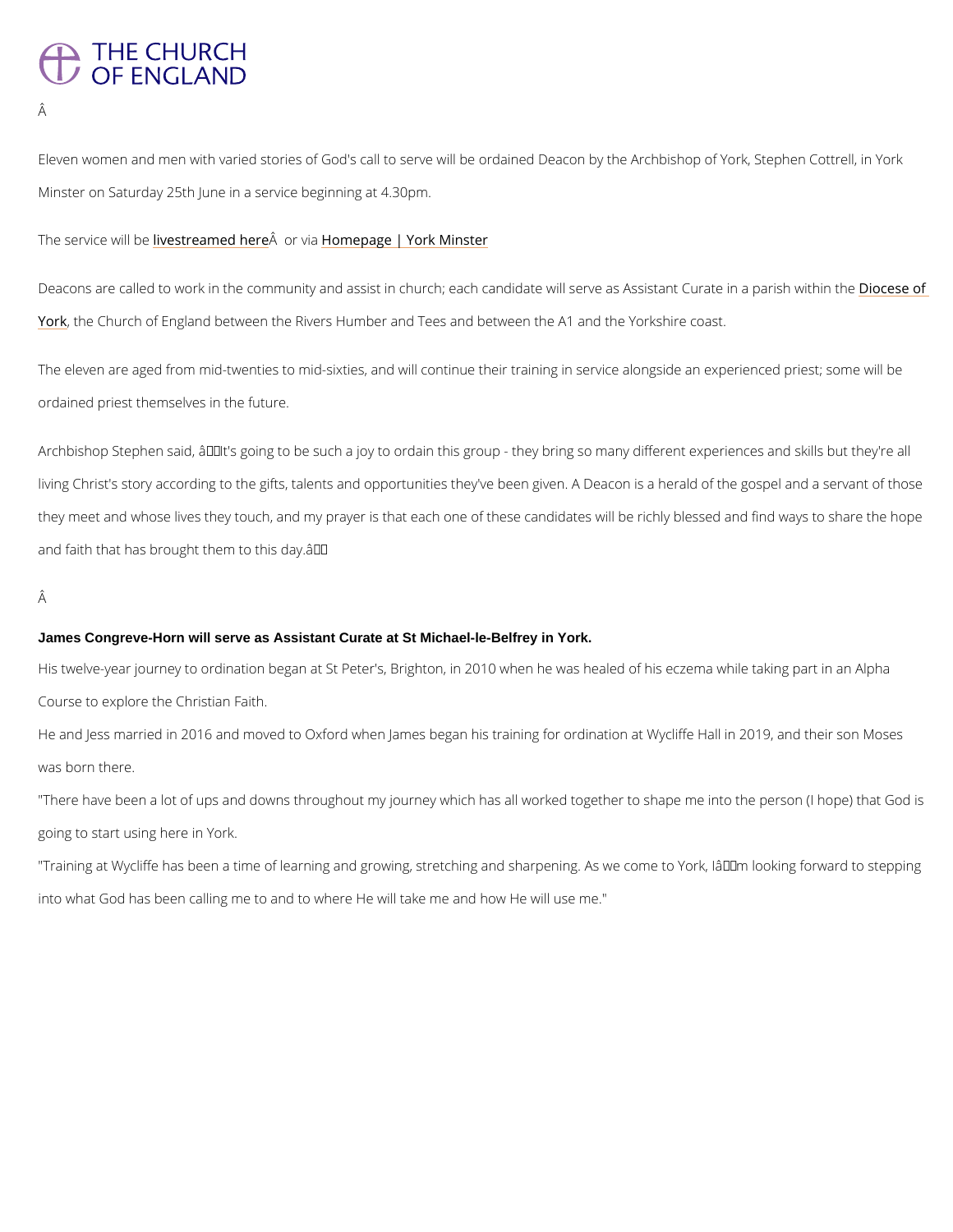### **Stephen Cox will serve as Assistant Curate at Rudston, Boynton, Carnaby, Kilham, Burton Fleming, Fordon, Grindale and Wold Newton.**

Steve was brought up in a Christian home so came to faith at a young age; he says the journey from then on has been one of discovery through lifeâlDs many ups and downs - and more recently through his training the joy of joining in with other traditions within the Church of England. He has just retired from primary school teaching but his working life has included a variety of office-based and sales work, as well as working with excluded teenagers.

Steve has just completed two years' study for ordination at St Hild College, Mirfield.

"My upbringing was in the south of England before I came up north to train as a teacher. I am looking forward to being part of the Diocese of York, especially in the rural benefice where I will be serving."

"IâDDve spent the last three years training at Cranmer Hall in Durham and have been thoroughly blessed by the diverse community of faith there. "IâDDm excited to be joining the team in the Thirsk parishes: I look forward to applying some of what I have learnt in the past few years, and also to learning lots more from those I meet there!"

#### Andy Hagon will serve in York as Assistant Curate at A York St Thomas with St Maurice

#### **Richard Grant will serve as Assistant Curate in the Benefice of Thirsk (including South Kilvington, Sand Hutton and Carlton Miniott).**

Having grown up in a Christian family, Richard came to his own faith at university in York, and it wasnâl Lut long before a friend suggested potential call to ministry. $\hat{A}$ 

"I laughed at the idea then, and settled down to finish my Maths degree and start work in the financial sector."

He grew in his faith in York Community Church and later at St Paulâll Dus, Holgate; it was here that Richard realised God was calling him to ordained ministry, and was guided in his first deliberate steps on this path. A

His faith journey has had many unexpected twists, and he says he's as surprised as anyone that God has led him to ordination. Â "As a teenager I was in a difficult place, felt a need to pray to Jesus and became a Christian almost overnight, much to the surprise of family, friends and indeed myself.

"College has had ups, downs and many changes for me and my family, and IâDDm coming out the other side feeling (a bit) better prepared for ministry.

Having working worked for Tesco and in education, Andy says he's not sure how he finds himself on the brink of ordination, "But as long as God knows that's OK!"

He trained for ordination with St Hild College, and has volunteered at two churches in York over the last year.

"I hope that in the future I can really listen to God, and then do what He wants me to do."

#### **Jonny Guy will serve as Assistant Curate in Drypool, Hull.**

"I later moved to York to work with Christian Unions and sensed a calling towards ordained ministry."

After years of questioning and discerning and being unable to shake it off, Jonny ended up at Wycliffe Hall, Oxford, for ministry training.

"I'm grateful for the support of my wife Suzi, and we're excited to see what God has in store for us and our son Joey as we begin our life in

Drypool."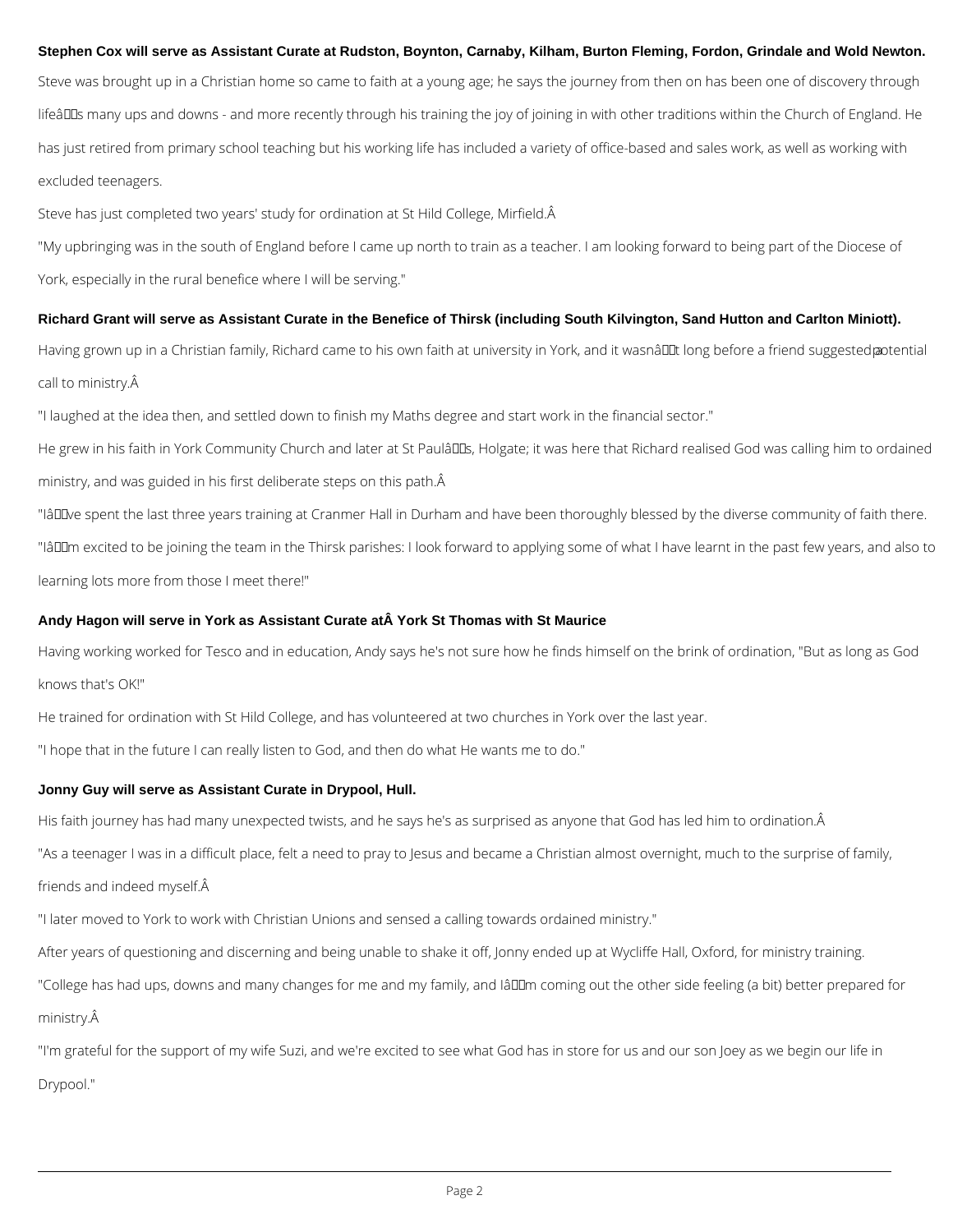# **Alison Hutchinson will serve as Assistant Curate in the Wolds Valley benefice (Weaverthorpe, Helperthorpe, Luttons Ambo, Kirby Grindalythe and Wharram).**

After licensing as a Reader (a lay minister) in 2015 she was given what she describes as "a huge opportunity" by Bishop of Selby Dr John Thomson of being licensed as Focal Minister to the Howardian Benefice. Â

"This has been an honour and I have grown so much as a result but there were frustrations due to Covid lockdowns, working full-time as well as embarking on my own discernment journey towards ordination."Â

She has studied for ordination for the last two years at St Hildâll Ds College, Mirfield as well as continuing to work full-time and minister to the Howardian Benefice.

She says she's "A mother of two wonderful sons, Mother-in-law to two stunning daughters-in-law, as well as âDDNanna GingerâDD to five beautiful grandchildren and an adorable grand-dog boy, who is Rollo, the golden doodle!"

"I have had huge support from my husband, Andrew, daughter Hannah and my cats who can be great critics when rehearsing sermons. "Going forward, I hope I will be able to discern what God is doing in order to empower and encourage whichever community I am in, to join in so that we can share the Good News with those who have yet to hear it."

Shelly trained in Chaplaincy at St Johnâl Ds Bible College, Nottingham, then in Theology and Ministry for a year at York School of Ministry, followed by two years of Ordination training at St Hild Bible College, Mirfield.

# **Michelle (Shelly) Jones will serve as Assistant Curate at St Mary the Virgin, Cottingham (Hull);**

"I am very excited about being ordained and am looking forward very much to returning to my home village of Cottingham to serve at St Maryâll ls Church. Last Sunday I was asked to take a newly-lit candle down the aisle of the church and out through the open door. This represented not only the spreading of Godâll light and love to all people everywhere, but also it symbolised, for me, my forthcoming ministry as a proclaimer of the good news of Jesus Christ and faithful servant of all the people!"

She now works as school Chaplain at an alternative Academy in Hull, with 30 years' experience in teaching, education and youthwork, as well as being a fitness instructor, professional singer, dancer and musician. She has also worked at sea as a childrenâ DDs entertainer/youth worker on board luxury cruise ships.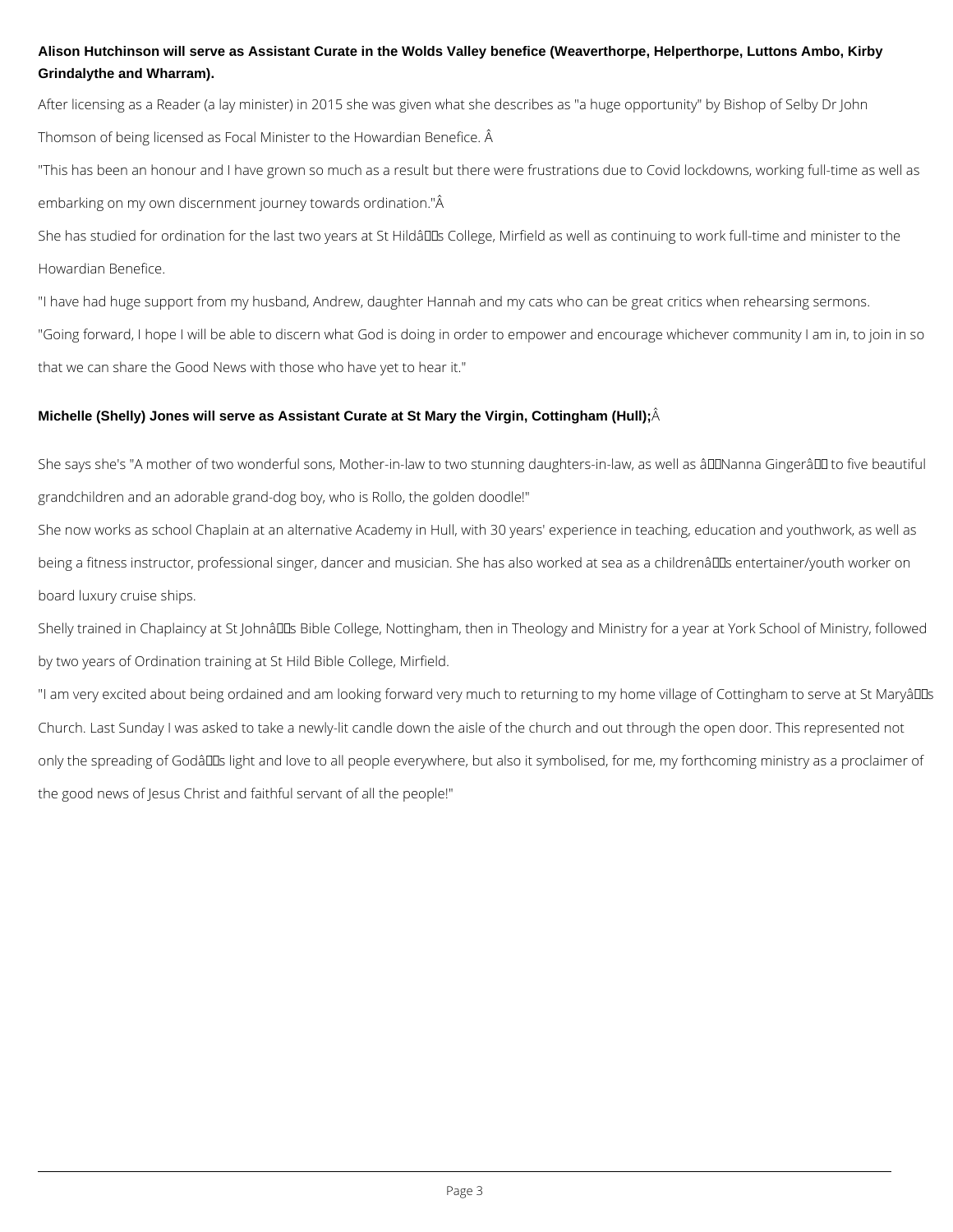# **Richard Nihill will serve as Assistant Curate in the Bishopthorpe Road Parishes, York (Bishopthorpe with York St Chad and St Clement), as well as remaining a teacher and chaplain, participating in God's continuing work at Archbishop Holgate's Church of England Academy, York.**

He was brought up in a Christian family and attended church through his infancy and teens, continuing at university and into adult life. Richard has worked as an RE teacher for 26 years in two Church of England Schools, also serving for most of that time as the Lay Chaplain of those schools as well.

She grew up in a Christian family and gave her life to Jesus at a young age; her journey has been one of steady growth in faith over many years. Â Jenny first sensed that God might be calling her to ordained ministry while she was serving as Youth & Childrenâll Ds Worker at St Paulâl Ds, Holgate, in York.

Throughout the last decade Richard has felt a growing and unavoidable calling to ordained ministry, to which he eventually responded. His training was with St Hildâuls College at Mirfield; despite the challenges of Zoom learning during the pandemic he loved it.Â "I have loved theological study, encountering a variety of Christian traditions, and the friendships formed - a period of real blessing. A "Throughout this time I was open to the Holy Spirit prompting that God may want me to be a parish priest. However I originally believed, and still do at the end of my training, that my calling is to the incarnational role of being an ordained chaplain.

### **Jenny Rankin will serve as Assistant Curate at St John's, Newland, Hull.**

She trained at Cranmer Hall in Durham and says she's been blessed by the support of the community there, especially over the past year as she and husband Sam became parents in November to Kezia.

"Weâll Line so looking forward to moving to Hull and canâl Lit wait to get stuck in with community life. Iâl Limexcited about the missional opportumities the horizon; it feels like an exciting new season in the life of the church, and we feel really privileged that God has called us to join in with what He is doing in that place. $\hat{A}$ 

"This year has been one of significant change for our family, and we are so grateful to God for His faithfulness and provision through it all."

# **Darius Traves will serve as Assistant Curate at Bridlington Christ Church with Bessingby and Ulrome, and will also work in York St John University Chaplaincy.**

Darius had a faith from a young age although his family didn't believe in a God. At a traumatic time of his life he says that "I needed God and God came to me."Â

He has been involved in schools ministry and particularly amongst those with additional needs for about five years, and has trained for ordination through St Hild College at Mirfield: "I have absolutely loved it there. I have quite often forgotten that I have a disability.

"I now feel humble that even though I have a lot of challenges on a daily basis God has still called me to ordained ministry. My hope is that I am

going to be able to help people tell their stories and walk with them on their journey."